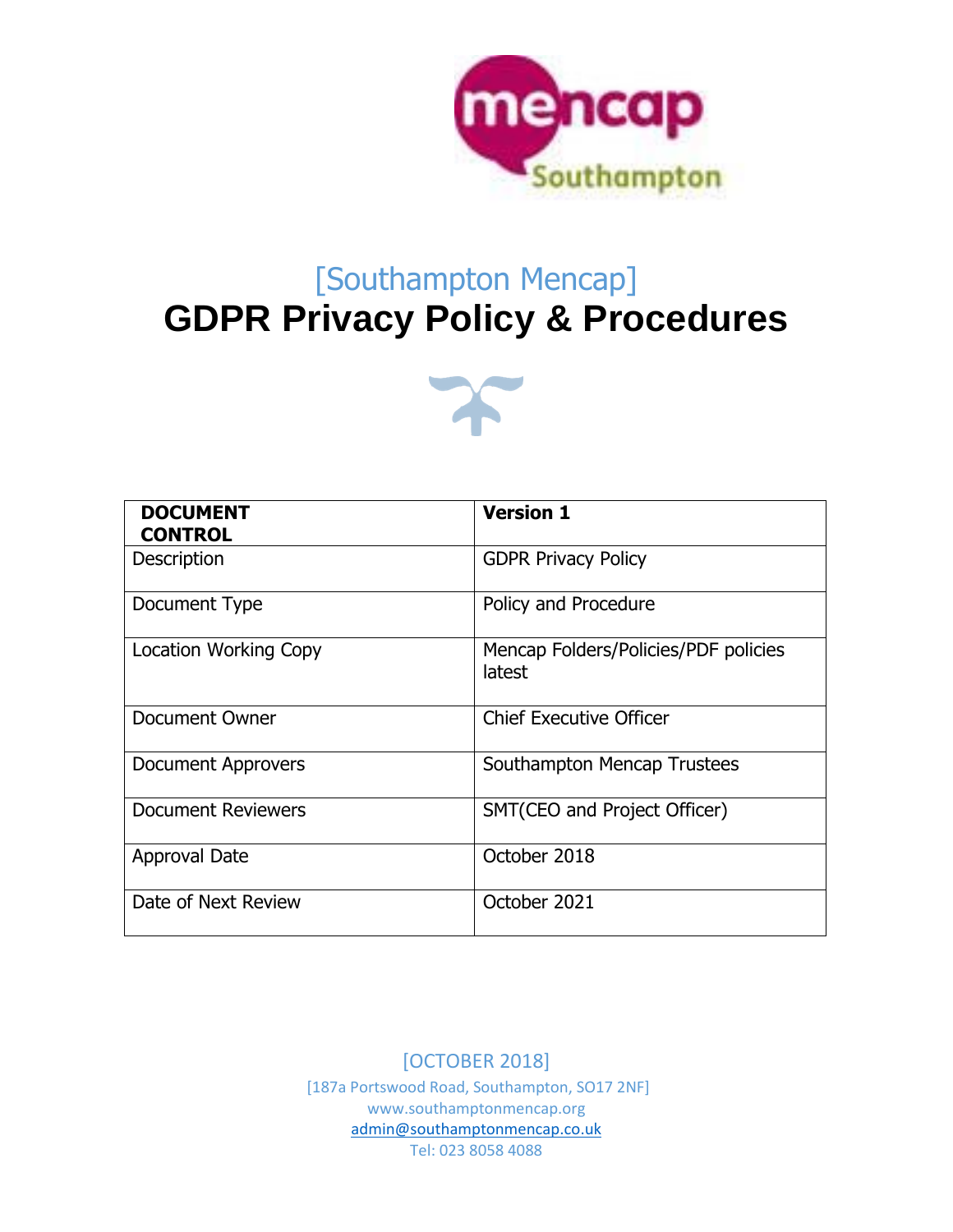

# **INTRODUCTION**

Southampton Mencap takes the concepts of privacy and protection of personal information very seriously. Any personal information that we hold will be kept safe and will only be shared with those who genuinely need to know. We will always clearly explain what personal information we are collecting, why, and what rights individuals have regarding this information.

Carers' in Southampton is a subsidiary of Southampton Mencap. That means they are part of our organisation and adhere to the same policies and procedures. Any other contracted service delivered by us will abide by this policy in the same way.

We hold personal data about staff, volunteers and the users of our services, who all have the same rights and protection under this policy.

This Policy, together with our terms and conditions, will explain how and why we use personal data, to ensure that you remain informed and in control of your information.

### **WHY DO WE COLLECT YOUR PERSONAL INFORMATION?**

We collect and store information to improve the way we communicate with you. We use this information to ensure that we:

- Provide the right individualised service to our customers;
- Meet our statutory requirements; and
- Collect data to ensure that we can anonymously evidence the needs of the local people of Southampton.

We may process your personal information for our legitimate business needs. Rest assured, our intentions are always good. We collect your personal information because we need it to help us to support you and provide the 'right' information, keep in touch with you, and offer you communications that are relevant to you.

This may include things like:

- where processing enables us to develop or improve our services/communications for the benefit of the people that we support;
- where we are required to process this personal information to fulfil the Carers' service or any other contracts we hold;
- to better understand how people interact with our website;
- to provide electronic, or occasionally postal communications, which we think will be of interest to you;
- to determine the effectiveness of promotional campaigns and advertising;
- activating your registration for a newsletter or Carers' Card or similar
- processing records of volunteer hours;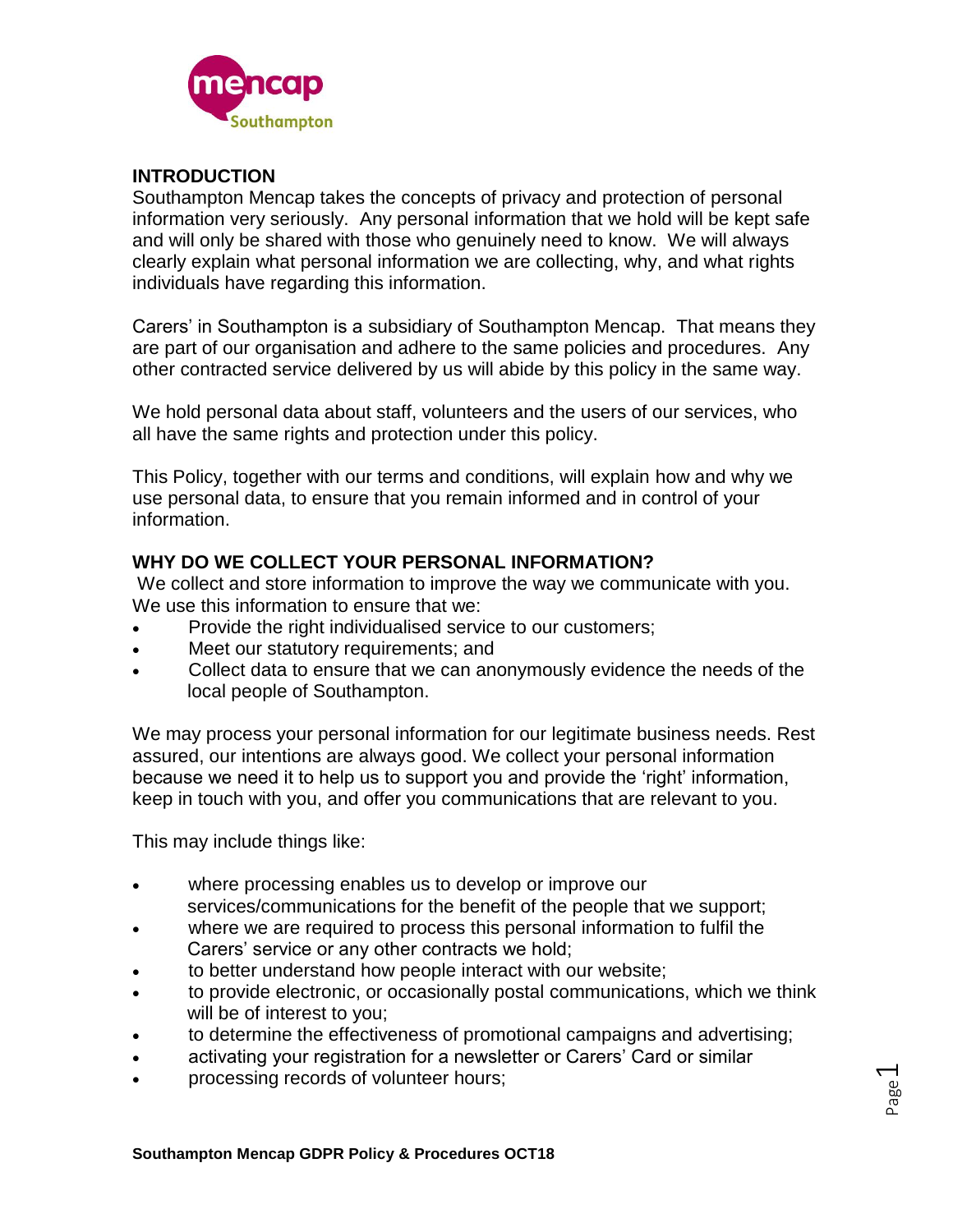

- processing pay, annual leave, sick leave entitlement or other HR related issues;
- keeping a record of any communications between us and you, for example emails, phone calls, supervision notes;
- keeping a record of other contacts, such as requests for leaflets or attending an event;
- managing and improving how we communicate with you, for example how you prefer to be contacted, and what information you want to receive. With your consent we might contact you about our campaigns, events, volunteering opportunities, news, information and advice;
- responding to complaints or queries and looking into any legal claims; or
- providing statistical information to the local authority about the demographics of the individuals that we support or volunteers that we recruit.

You have the right to object to this processing if you wish and the section below explains how you can communicate with us. Please bear in mind that if you object this may affect our ability to carry out the above tasks for your benefit.

# **WHERE WE COLLECT INFORMATION FROM?**

There are two main ways in which we collect personal information about you: directly, or indirectly via a third party. When we collect personal information from you, we will provide you with privacy information at that time. When we obtain your personal information from a source other than you, we will provide you with privacy information within a reasonable period from that time (no later than one month).

- Information provided directly may be when you give us your information in order to request support or information, express an interest in one of our events, apply for a paid or voluntary job, request an assessment from us, sign up to receive our newsletter, make a donation, or communicate with us.
- Information provided indirectly may be when another professional refers you to us for a Carers' assessment or a when a relative contacts us on your behalf regarding a volunteering opportunity. You will have provided consent at some time for this information to be shared with us.

Whether Southampton Mencap receives information directly or indirectly we are responsible for your data at all times.

### **WHAT IS PERSONAL INFORMATION?**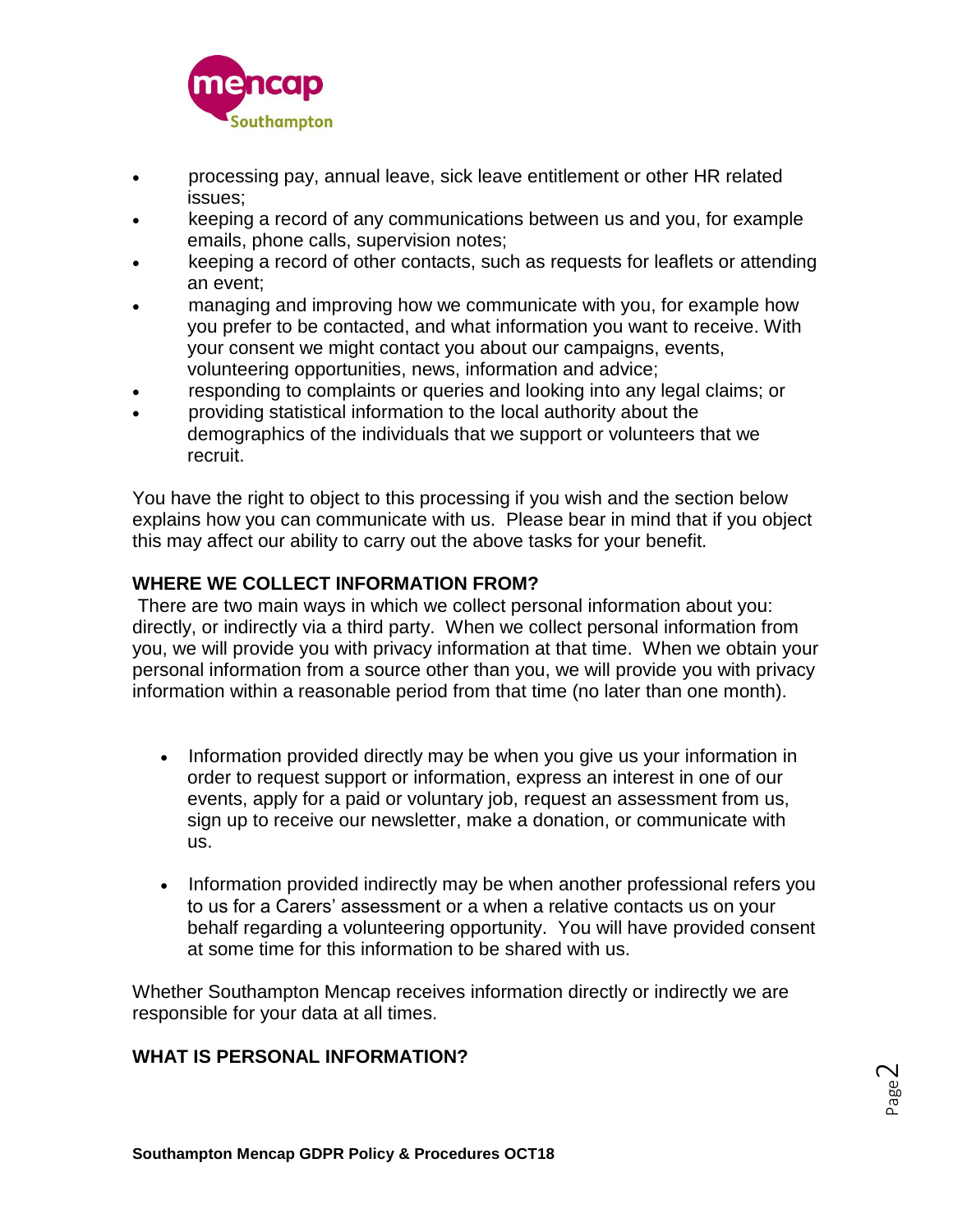

Personal information means any information that may be used to identify you, such as your name, title, telephone number, email address, or mailing address.

We will also hold other personal information relating to, for example:

- Job applications and CV's
- Payroll information
- Volunteers' information
- Carers' assessments
- Case notes for service users, clients and other beneficiaries
- Personal information on donors
- Health information for staff, volunteers, clients and trustees

All data held will be relevant, not excessive, and adequate for the purpose for which it will be used.

# **CHILDREN'S DATA**

We are committed to protecting the privacy of children and young people that engage with us whether through our website, through a project facilitated by Southampton Mencap, through a support service or young carers' service, or where we provide information and advice directly.

We collect and store personal information about children and young people where we are contracted to provide a care and support service, or when this is a statutory requirement.

### **HOW DO WE KEEP INFORMATION SAFE?**

We have appropriate technical safeguards in place to keep your personal information safe and prevent unauthorised access to it. All personal information will be stored under lock and key in the office and/or on computer protected by passwords. Access to electronic or hard copy information is on a strictly 'need to know' basis. Electronic data and databases are stored on secure computer systems and we control who has access to them. Our staff receive data protection training and we have data protection policies and procedures in place that teams are required to adhere to. We regularly review who has access to information that we hold to ensure it is only accessible to the right individuals at the right time.

# **WHEN WE MIGHT SHARE YOUR PERSONAL INFORMATION**

We may need to disclose your personal information if required, under very specific circumstances, to the police, regulatory bodies or legal advisors. We will only ever share your data in other circumstances if we have your explicit and informed consent.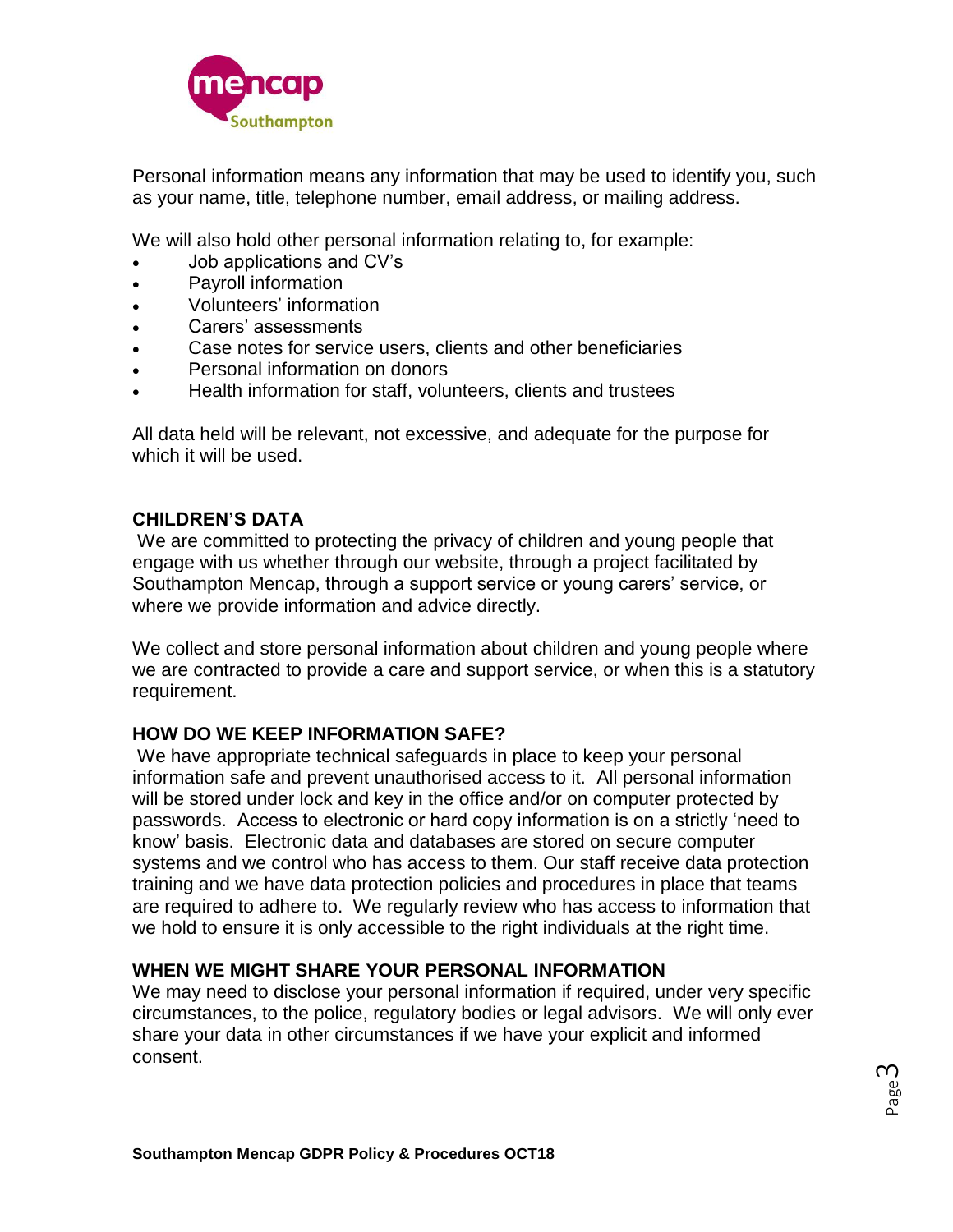

# **HOW LONG WILL WE KEEP DATA FOR?**

We will only retain your personal information for as long as it is required in relation to the purposes for which it was originally obtained. How long personal information will be retained for depends on the type of information it is and what it is being used for.

We will retain personal information in accordance with the time periods stipulated in our Data Retention Policy. Electronic information will be deleted and hard copies will be shredded at the end of the retention period. We will review our data retention periods for personal information on a regular basis.

We continually review the information that we hold, and delete anything that is no longer required.

# **YOUR LEGAL RIGHTS UNDER GDPR**

We want to ensure that you are always in control of your personal information. Part of this is making sure that you understand your legal rights, which are outlined below, together with details as to how you can exercise them.

# **CONTROLLER OF INFORMATION**

The Chief Executive Officer at Southampton Mencap is registered as a data controller with the Information Commissioner's Office under the Data Protection Act 1998 and our registration number is Z4869026

### **THE RIGHT TO ACCESS YOUR PERSONAL INFORMATION**

You have a right to obtain confirmation that your personal information is being processed. You also have the right to request a copy of the personal information that we hold about you.

We will endeavor to provide you with the information you have requested without delay and in any event within one month of receiving your request.

We will not charge a fee for complying with a request unless the request is deemed to be manifestly unfounded or excessive.

# **THE RIGHT TO EDIT AND UPDATE YOUR PERSONAL INFORMATION**

The accuracy of your personal information is important to us. You have the right to request that your personal information is rectified if it is inaccurate or incomplete. We will endeavor to comply with your request without delay and in any event, within one month of receiving your request.

# **THE RIGHT TO REQUEST TO HAVE YOUR PERSONAL INFORMATION ERASED**

You do not have an automatic right to have your personal information deleted. You do, however, have the right to request the deletion or removal of your personal